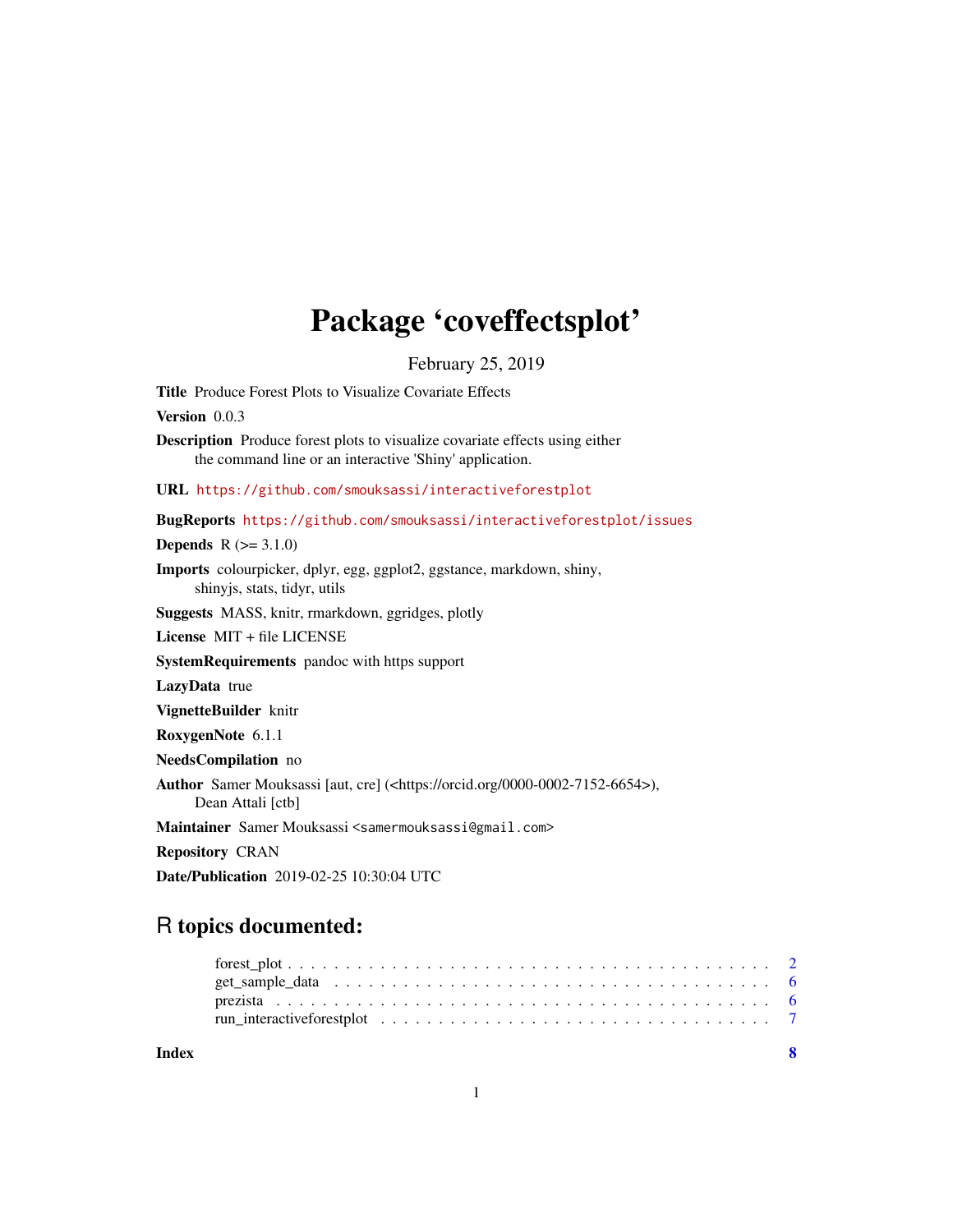<span id="page-1-0"></span>forest\_plot *Forest plot*

#### Description

Produce forest plots to visualize covariate effects

#### Usage

```
forest_plot(data, facet_formula = "covname~paramname", xlabel = "",
 ylabel = "", x_facet_text_size = 13, y_facet_text_size = 13,
  x_label_text_size = 16, y_label_text_size = 16,
  table_text_size = 7, ref_legend_text = "", area_legend_text = "",
 interval_legend_text = "", legend_order = c("pointinterval", "ref",
  "area", "shape"), combine_area_ref_legend = TRUE,
  show_ref_area = TRUE, ref_area = c(0.8, 1.25), ref_value = 1,
  ref_area_col = "#BEBEBE50", interval_col = "blue",
  strip_col = "#E5E5E5", paramname_shape = FALSE,
  facet_switch = c("both", "y", "x", "none"), facet_scales = c("fixed",
 "free_y", "free_x", "free"), facet_space = c("fixed", "free_x",
  "free_y", "free"), strip\_placement = c("inside", "outside"),major_x_ticks = NULL, minor_x_ticks = NULL, x_range = NULL,
  show_table_facet_strip = FALSE, show_table_yaxis_tick_label = FALSE,
  table_position = c("right", "below", "none"), plot_table_ratio = 4,
  vertical_dodge_height = 0.8, legend_space_x_mult = 1,
  return_list = FALSE)
```
#### Arguments

| data                         | Data to use.           |
|------------------------------|------------------------|
| facet_formula Facet formula. |                        |
| xlabel                       | X axis title.          |
| ylabel                       | Y axis title.          |
| x_facet_text_size            |                        |
|                              | Facet text size X.     |
| y_facet_text_size            |                        |
|                              | Facet text size Y.     |
| x_label_text_size            |                        |
|                              | X axis labels size.    |
| y_label_text_size            |                        |
|                              | Y axis labels size.    |
| table_text_size              |                        |
|                              | Table text size.       |
| ref_legend_text              |                        |
|                              | Reference legend text. |
|                              |                        |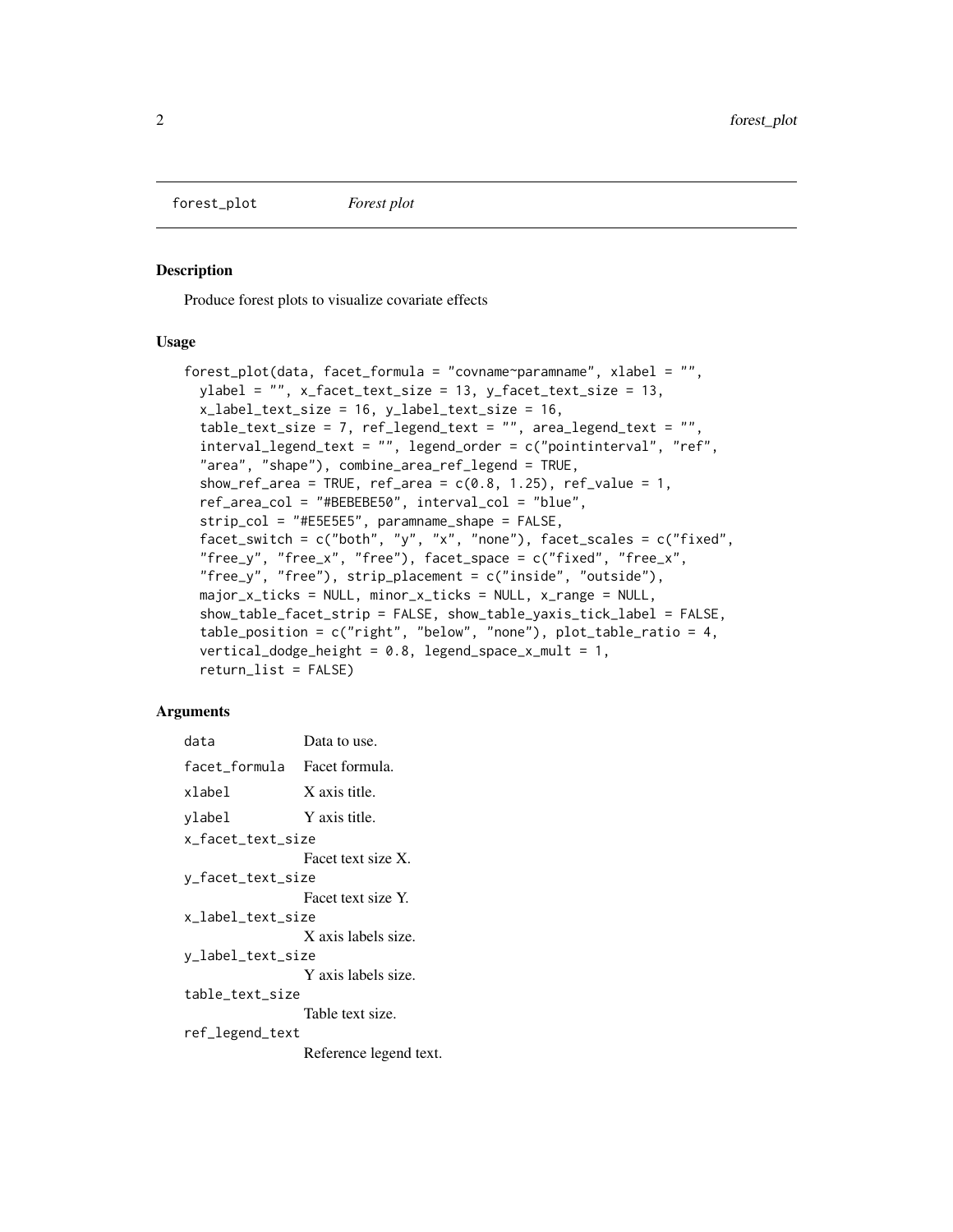### forest\_plot 3

| area_legend_text            |                                                                                                                                                                                             |
|-----------------------------|---------------------------------------------------------------------------------------------------------------------------------------------------------------------------------------------|
|                             | Area legend text.                                                                                                                                                                           |
| interval_legend_text        | Pointinterval Legend text.                                                                                                                                                                  |
| legend_order                | Legend order. A four-element vector with the following items ordered in your<br>desired order: "pointinterval", "ref", "area", "shape". if an item is absent the<br>legend will be omitted. |
| combine_area_ref_legend     | Combine reference and area legends if they share the same text?                                                                                                                             |
| show_ref_area               | Show reference window?                                                                                                                                                                      |
| ref_area                    | Reference area. Two-element numeric vector.                                                                                                                                                 |
| ref_value                   | X intercept of reference line.                                                                                                                                                              |
| ref_area_col                | Reference area background color.                                                                                                                                                            |
| interval_col                | Point range color.                                                                                                                                                                          |
| strip_col                   | Strip background color.                                                                                                                                                                     |
| paramname_shape             |                                                                                                                                                                                             |
|                             | Map symbol to parameter(s)?                                                                                                                                                                 |
| facet_switch                | Facet switch to near axis. Possible values: "both", "y", "x", "none".                                                                                                                       |
| facet_scales                | Facet scales. Possible values: "free_y", "fixed", "free_x", "free".                                                                                                                         |
| facet_space                 | Facet spaces. Possible values: "fixed", "free_x", "free_y", "free".                                                                                                                         |
| strip_placement             |                                                                                                                                                                                             |
|                             | Strip placement. Possible values: "inside", "outside".                                                                                                                                      |
| major_x_ticks               | X axis major ticks. Numeric vector.                                                                                                                                                         |
| minor_x_ticks               | X axis minor ticks. Numeric vector.                                                                                                                                                         |
| x_range                     | Range of X values. Two-element numeric vector.                                                                                                                                              |
| show_table_facet_strip      | Possible values: "none", "both", "y", "x"                                                                                                                                                   |
| show_table_yaxis_tick_label | Show table y axis ticks and labels?                                                                                                                                                         |
|                             | table_position Table position. Possible values: "right", "below", "none".                                                                                                                   |
| plot_table_ratio            |                                                                                                                                                                                             |
|                             | Plot-to-table ratio. Suggested value between 1-5.                                                                                                                                           |
| vertical_dodge_height       | Amount of vertical dodging to apply on segments and table text.                                                                                                                             |
| legend_space_x_mult         |                                                                                                                                                                                             |
|                             | Multiplier to adjust the spacing between legend items.                                                                                                                                      |
| return_list                 | What to return if True a list of the main and table plots is returned instead of the<br>gtable/plot.                                                                                        |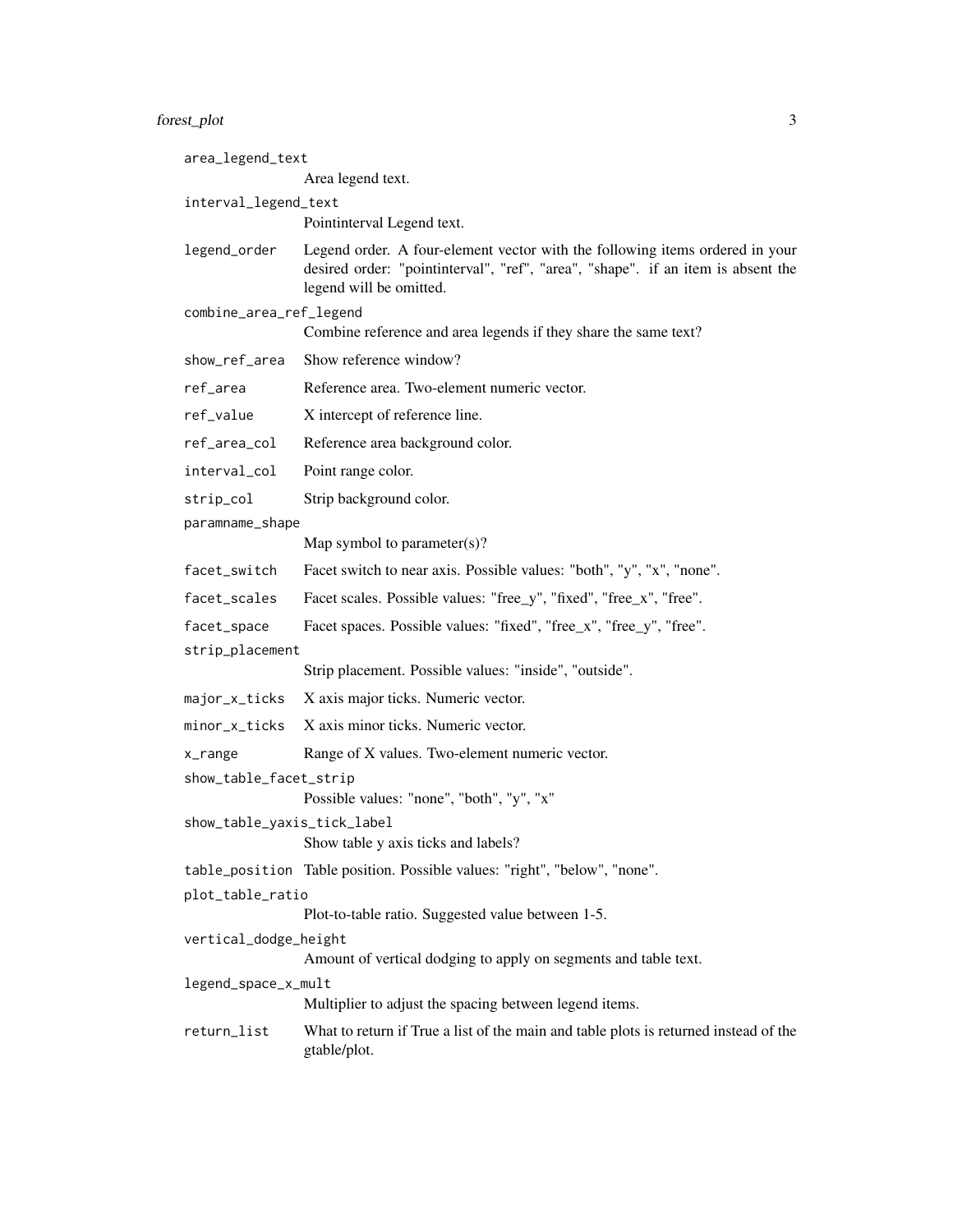#### Examples

```
library(dplyr)
# Example 1
plotdata <- get_sample_data("forest-plot-table.csv")
plotdata <- plotdata %>%
  mutate(middle1 = format(round(mid, 2), nsmall = 2),lowerlabel = format(rownd(lower,2), nsmall = 2),upperlabel = format(rownd(upper,2), nsmall = 2),LABEL = paste0(midlabel, " [", lowerlabel, "-", upperlabel, "]"))
param <- "BZD AUC"
plotdata <- filter(plotdata,paramname==param)
plotdata$covname <- reorder(plotdata$covname,plotdata$upper,FUN =max)
plotdata$label <- reorder(plotdata$label,plotdata$scen)
covs <- c("WEIGHT","AGE")
plotdata <- filter(plotdata,covname%in%covs)
forest_plot(plotdata,
            ref_legend_text = "Reference (vertical line)",
            area_legend_text = "Reference (vertical line)",
            xlabel = paste("Fold Change in", param, "Relative to Reference"),
            show_ref_area = FALSE,
            facet_formula = "covname~.",
            facet_scales = "free_y",
            facet_space = "free_y",
            show_table_facet_strip = "none",
            table_position = "right",
            plot_table_ratio = 4)
# Example 2
plotdata <- get_sample_data("forest-plot-table.csv")
plotdata <- plotdata %>%
  mutate(middle1 = format(round(mid, 2), nsmall = 2),lowerlabel = format(round(lower,2), nsmall = 2),
         upperlabel = format(rownd(upper,2), nsmall = 2),LABEL = paste0(midlabel, " [", lowerlabel, "-", upperlabel, "]"))
param <- c("BZD AUC","BZD Cmax")
plotdata <- filter(plotdata,paramname%in%param)
plotdata <- filter(plotdata,covname%in%"WEIGHT")
plotdata$covname <- reorder(plotdata$covname,plotdata$upper,FUN =max)
plotdata$label <- reorder(plotdata$label,plotdata$scen)
forest_plot(plotdata,
            ref_legend_text = "Reference (vertical line)",
            area_legend_text = "Reference (vertical line)"
            xlabel = paste("Fold Change of Parameter", "Relative to Reference"),
            show_ref_area = FALSE,
            facet_formula = "covname~paramname",
            facet_scales = "free_y",
            facet_space = "free_y",
            x_facet_text_size = 10,
            y_facet_text_size = 10,
```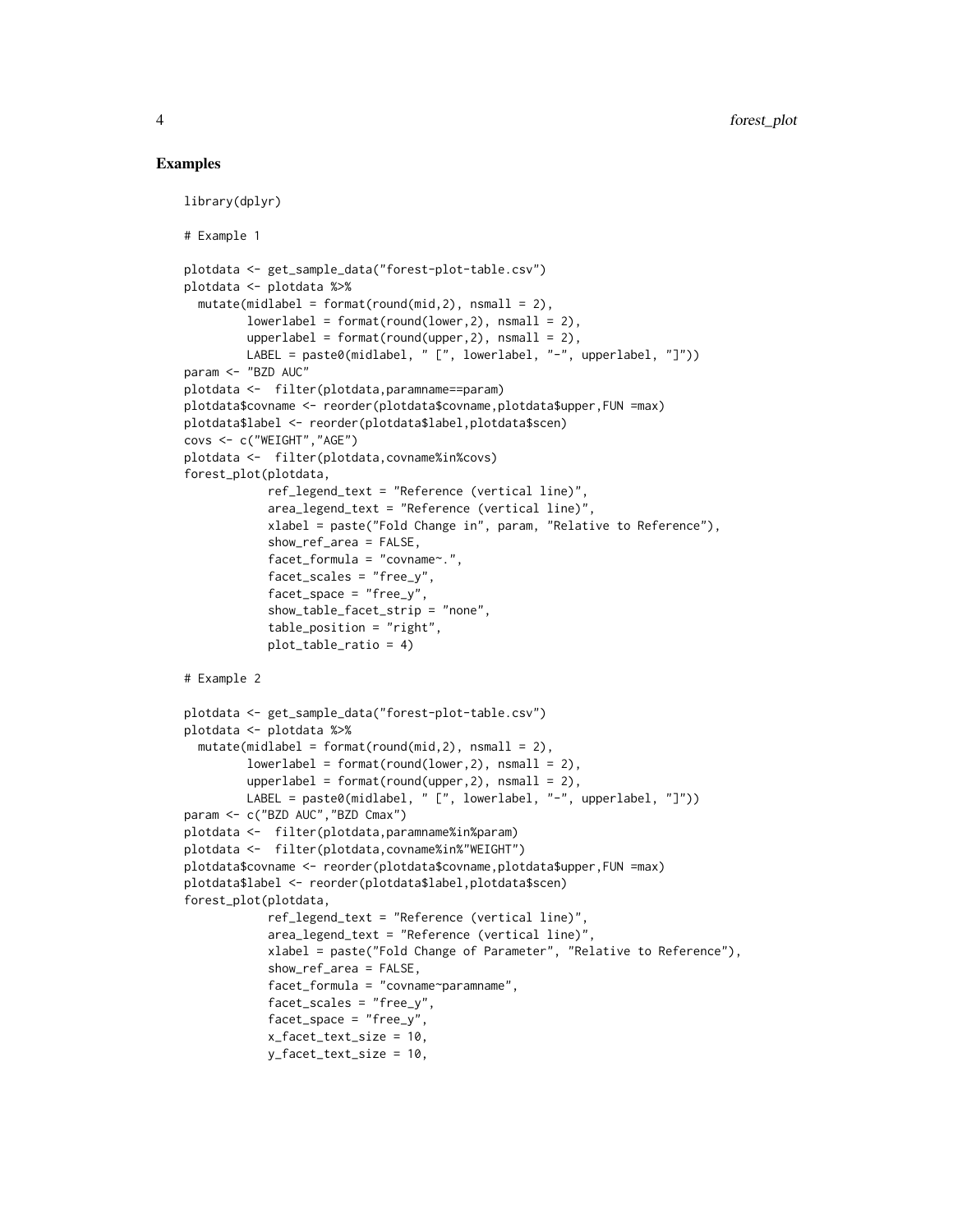```
y_label_text_size = 10,
            x_label_text_size = 10,
            facet_switch = "both",
            show_table_facet_strip = "both",
            show_table_yaxis_tick_label = TRUE,
            table_position = "below",
            plot_table_ratio = 1)
## Not run:
# Example 3
plotdata <- get_sample_data("forestplotdatacpidata.csv")
forest_plot(plotdata,
            ref\_area = c(0.8, 1.2),
            x_facet_text_size = 12,
            y_facet_text_size = 12,
            y_label_text_size = 10,
            x_label_text_size = 10,
            table_text_size = 6,
            plot_table_ratio = 1.5,
           ref_legend_text = "Reference (vertical line)\n+/- 20% limits (colored area)",
          area_legend_text = "Reference (vertical line)\n+/- 20% limits (colored area)",
            xlabel = "Fold Change Relative to RHZE",
            facet_formula = "covname~paramname",
            table_position = "below",
            show_table_facet_strip = "both",
            show_table_yaxis_tick_label = TRUE)
# Example 4
plotdata <- get_sample_data("dataforest.csv")
plotdata <- plotdata %>%
 mutate(middle1 = format(round(mid, 2), nsmall = 2),lowerlabel = format(rownd(lower,2), nsmall = 2),upperlabel = format(rownd(upper,2), nsmall = 2),LABEL = paste0(midlabel, " [", lowerlabel, "-", upperlabel, "]"))
plotdata <- plotdata %>%
  filter(covname%in%c("Weight"))
plotdata$label <- as.factor(as.character(plotdata$label))
plotdata$label <- factor(plotdata$label, c("36.2 kg","66 kg","110 kg"))
forest_plot(plotdata,
            ref\_area = c(0.8, 1.2),
            x_facet_text_size = 13,
            y_facet_text_size = 13,
           ref_legend_text = "Reference (vertical line)\n+/- 20% limits (colored area)",
          area_legend_text = "Reference (vertical line)\n+/- 20% limits (colored area)",
            xlabel = "Fold Change Relative to Parameter",
            facet_formula = "covname~paramname",
            facet_switch = "both",
            facet_scales = "free",
            facet_space = "fixed",
            table_position = "below",
            plot_table_ratio = 1,
            show_table_facet_strip = "both",
            show_table_yaxis_tick_label = TRUE)
```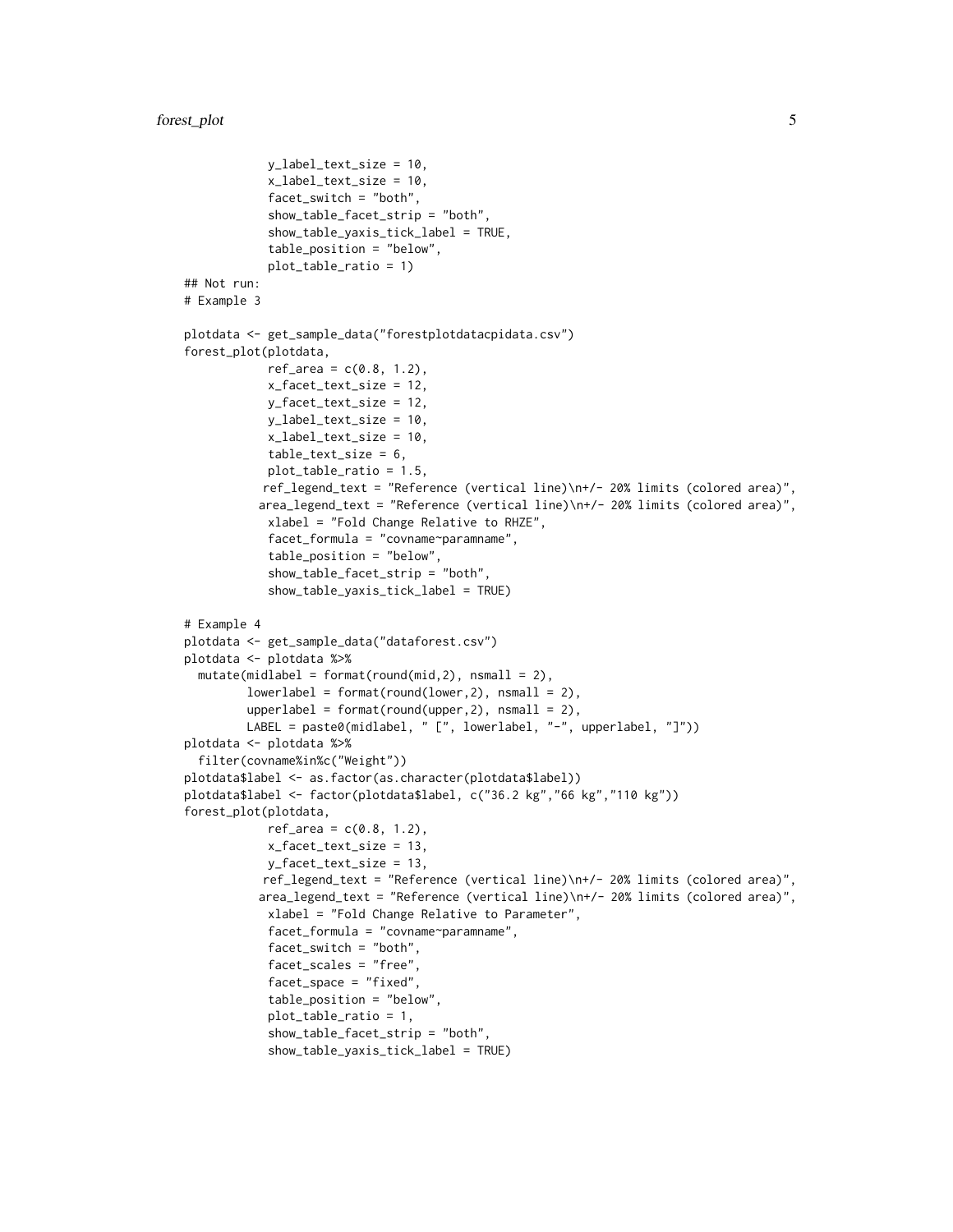```
# Example 5
forest_plot(plotdata,
            ref\_area = c(0.8, 1.2),
            x_facet_text_size = 13,
           y_facet_text_size = 13,
           ref_legend_text = "Reference (vertical line)\n+/- 20% limits (colored area)",
          area_legend_text = "Reference (vertical line)\n+/- 20% limits (colored area)",
            xlabel = "Fold Change Relative to Parameter",
            facet_formula = "covname~.",
            facet_switch = "both",
            facet_scales = "free",
            facet_space = "fixed",
            paramname_shape = TRUE,
            table_position = "none",
         ref_area_col = rgb( col2rgb("gray50")[1], col2rgb("gray50")[2],col2rgb("gray50")[3],
            max = 255, alpha = 0.1*255),
            interval_col = "steelblue",
            strip_col = "lightblue",
            plot_table_ratio = 1)
## End(Not run)
```
get\_sample\_data *Get sample dataset*

#### Description

Get a sample dataset that is included with the package to plot a forest plot.

#### Usage

get\_sample\_data(dataset = "dfall.csv")

#### Arguments

dataset A sample dataset file.

prezista *Prezista Drug Label Data*

#### Description

A dataset containing an excerpt from the official Prezista FDA Drug Label to help in the app exploration.

<span id="page-5-0"></span>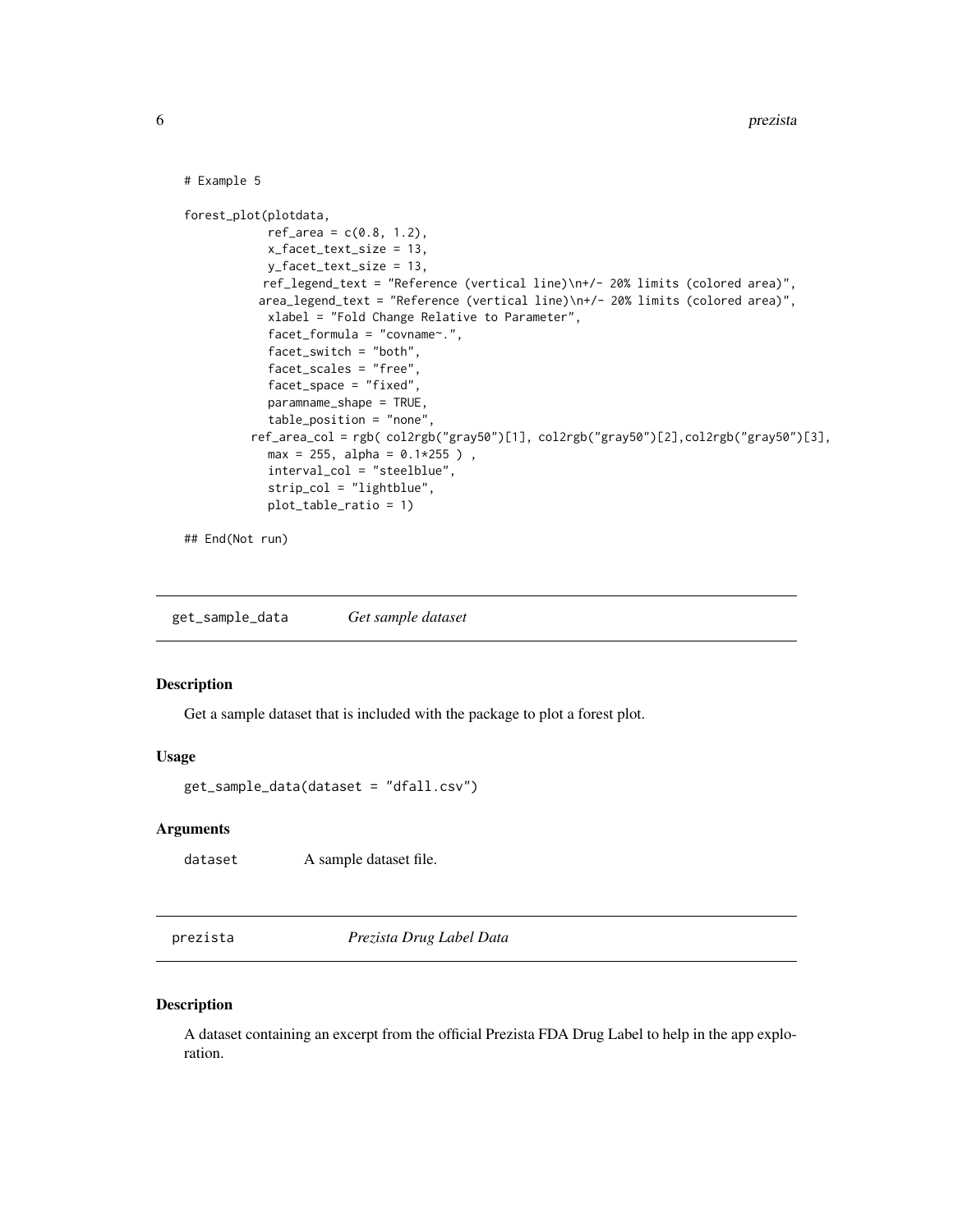#### <span id="page-6-0"></span>run\_interactiveforestplot 7

#### Usage

prezista

#### Format

An object of class tbl\_df (inherits from tbl, data.frame) with 33 rows and 6 columns.

#### Source

Table 15 from <https://aidsinfo.nih.gov/drugs/397/darunavir/28/professional/>

run\_interactiveforestplot

*Run the interactiveforestplot application*

#### Description

Run the interactiveforestplot application.

#### Usage

run\_interactiveforestplot()

#### Examples

```
if (interactive()) {
  run_interactiveforestplot()
}
```